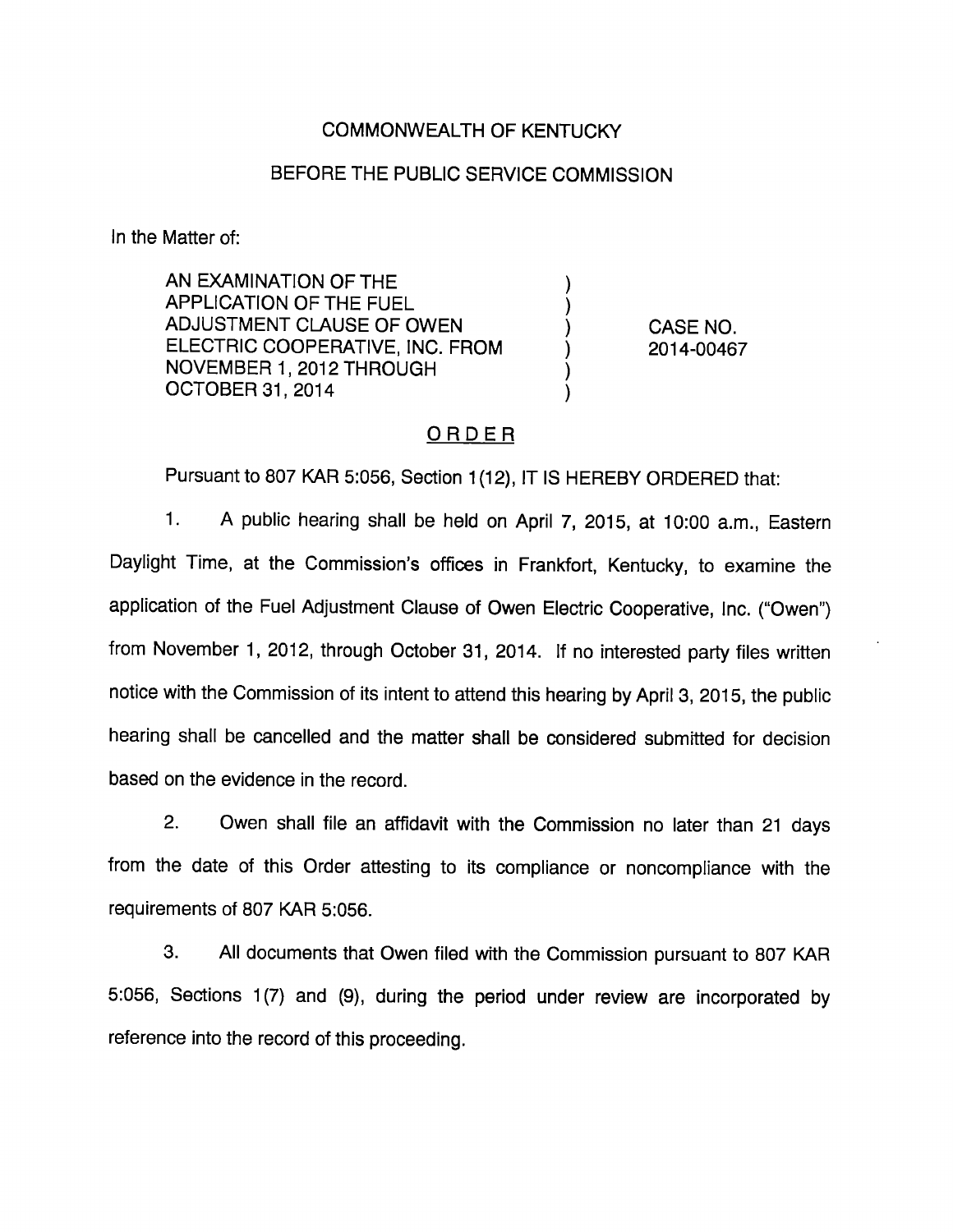4. Owen shall publish the following notice not less than seven days or more than 21 days prior to the public hearing in a newspaper of general circulation in its service areas or in a trade publication or newsletter going to all customers. Owen shall also file an Affidavit of Publication of Hearing Notice with the Commission no later than April 3, 2015.

> A public hearing will be held on Tuesday, April 7, 2015, at 10:00 a.m., Eastem Daylight Time, at the offices of the Kentucky Public Service Commission, 211 Sower Boulevard, Frankfort, Kentucky, to examine the application of the Fuel Adjustment Clause of Owen Electric Cooperative, Inc. for the period November 1, 2012, through October 31, 2014. Individuals interested in attending this hearing shall notify the Kentucky Public Service Commission in writing of their intent to attend no later than April 3, 2015. If no notices of intent to attend are received by that date, this hearing will be cancelled and the matter shall be considered submitted for decision based on the evidence in the record. Written notice of intent to attend this hearing should be sent to: Executive Director, Kentucky Public Service Commission, P.O. Box 615, Frankfort, Kentucky 40602.

5. The official record of the proceeding shall be by video only.

6. a. Owen shall file with the Commission, no later than 30 days from the date of this Order, its responses to all information requested in the Appendix to this Order. Responses to requests for information shall be appropriately bound, tabbed and indexed and shall include the name of the witness responsible for responding to the questions related to the information provided, with copies to all parties of record and the original and six copies to the Commission. When numerous sheets are required for an item, each sheet should be appropriately indexed, e.g., jtem 1(a). Sheet 2 of 6.

b. Each response shall be answered under oath or, for representatives of a public or private corporation or a partnership or association or a

-2- Case No. 2014-00467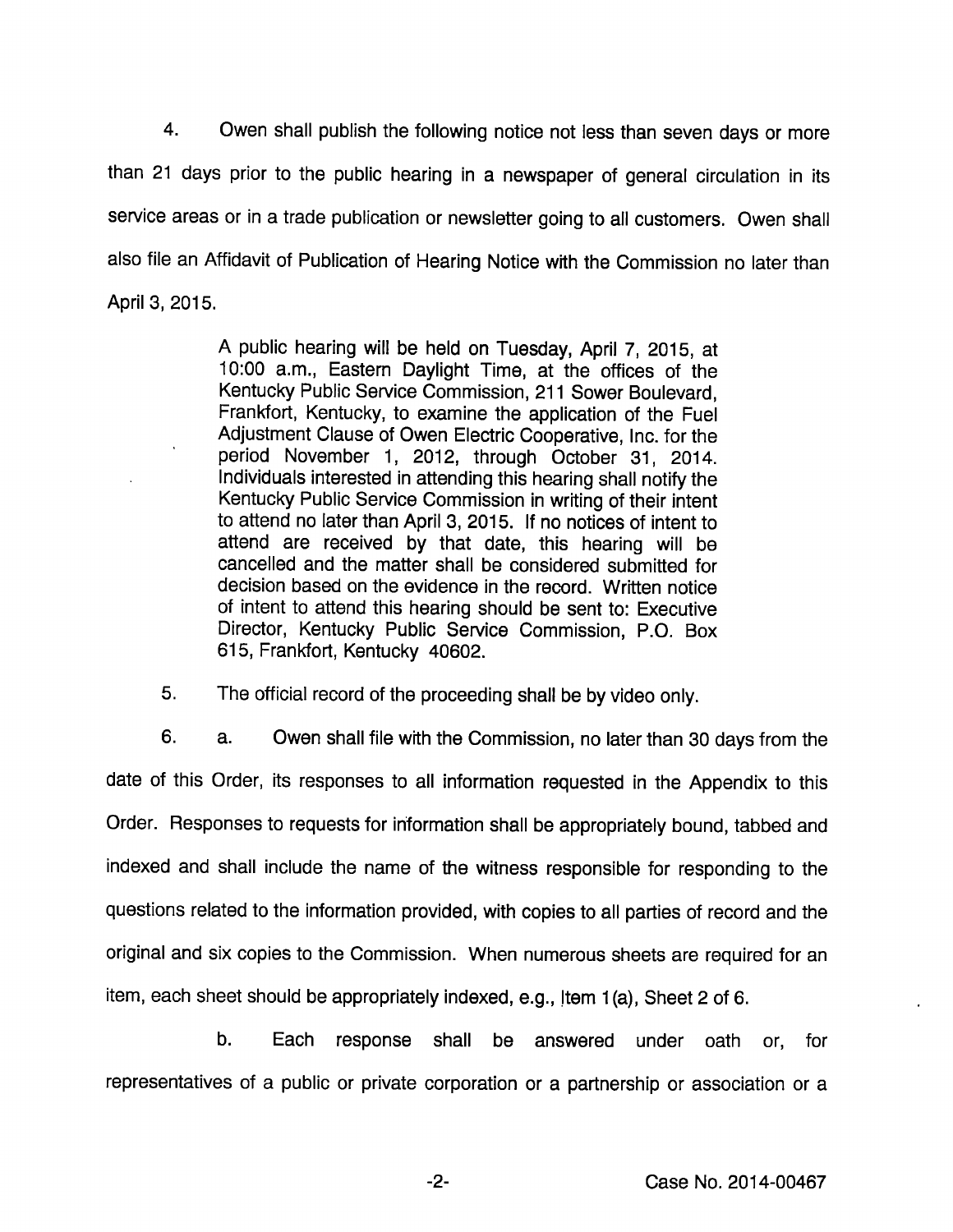governmental agency, be accompanied by a signed certification of the preparer or person supervising the preparation of the response on behalf of the entity that the response is true and accurate to the best of that person's knowledge, information, and belief formed after a reasonable inquiry.

c. A party shall make timely amendment to any prior response if it obtains information which indicates that the response was incorrect when made or, though correct when made, is now incorrect in any material respect.

d. For any request to which a party fails or refuses to furnish all or part of the requested information, that party shall provide a written explanation of the specific grounds for its failure to completely and precisely respond.

e. Careful attention should be given to copied material to ensure that it is legible.

f. A party filing a document containing personal information shall, in accordance with 807 KAR 5:001, Section 4(10), encrypt or redact the document so that personal information cannot be read.



ATTEST:

anny). Inconvel for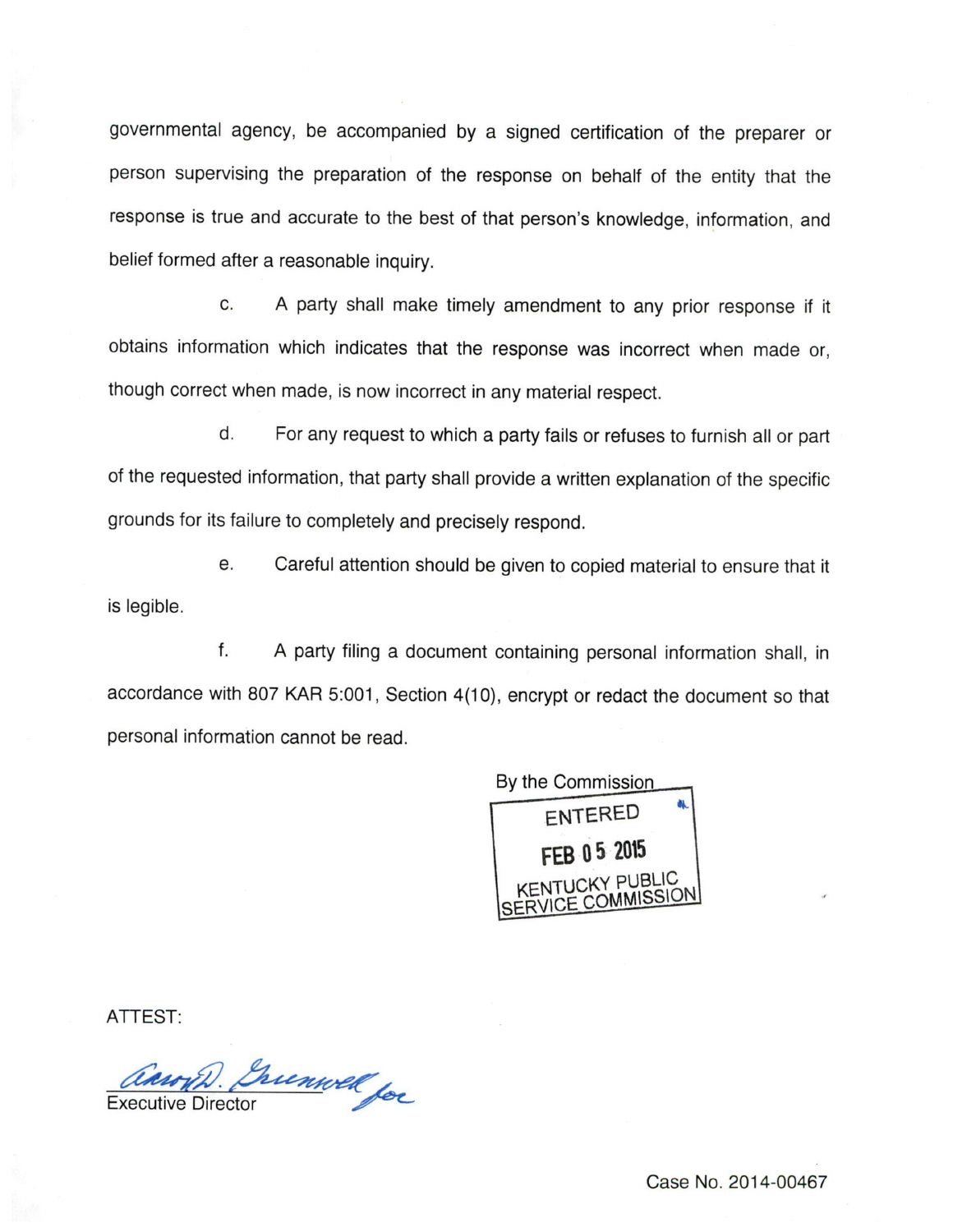#### APPENDIX

# APPENDIX TO AN ORDER OF THE KENTUCKY PUBLIC SERVICE COMMISSION IN CASE NO. 2014-00467 DATED FEB 0 5 2015

1. a. Provide a schedule of the calculation of the 12-month average line loss, by month, for November 2012 through October 2014.

b. Describe the measures that Owen has taken to reduce line loss during this period.

2. Provide Owen's monthly revenue reports (monthly billing summaries) showing the total revenue collected, including adjustments under the Fuel Adjustment Clause, as reported in Owen's monthly filings required, by the Commission from November 1, 2012, through October 31, 2014.

3. Provide a schedule showing the calculation of the increase or decrease in Owen's base fuel costs per kWh as proposed by its wholesale electric supplier adjusted for Owen's 12-month average line loss for November 2012 through October 2014.

4. Provide a schedule of the present and proposed rates that Owen seeks to change, pursuant to 807 KAR 5:056, as calculated in Item 3 above, shown in comparative form.

5. Provide a statement showing, by cross-outs and italicized inserts, all proposed changes in rates. A copy of the current tariff may be used.